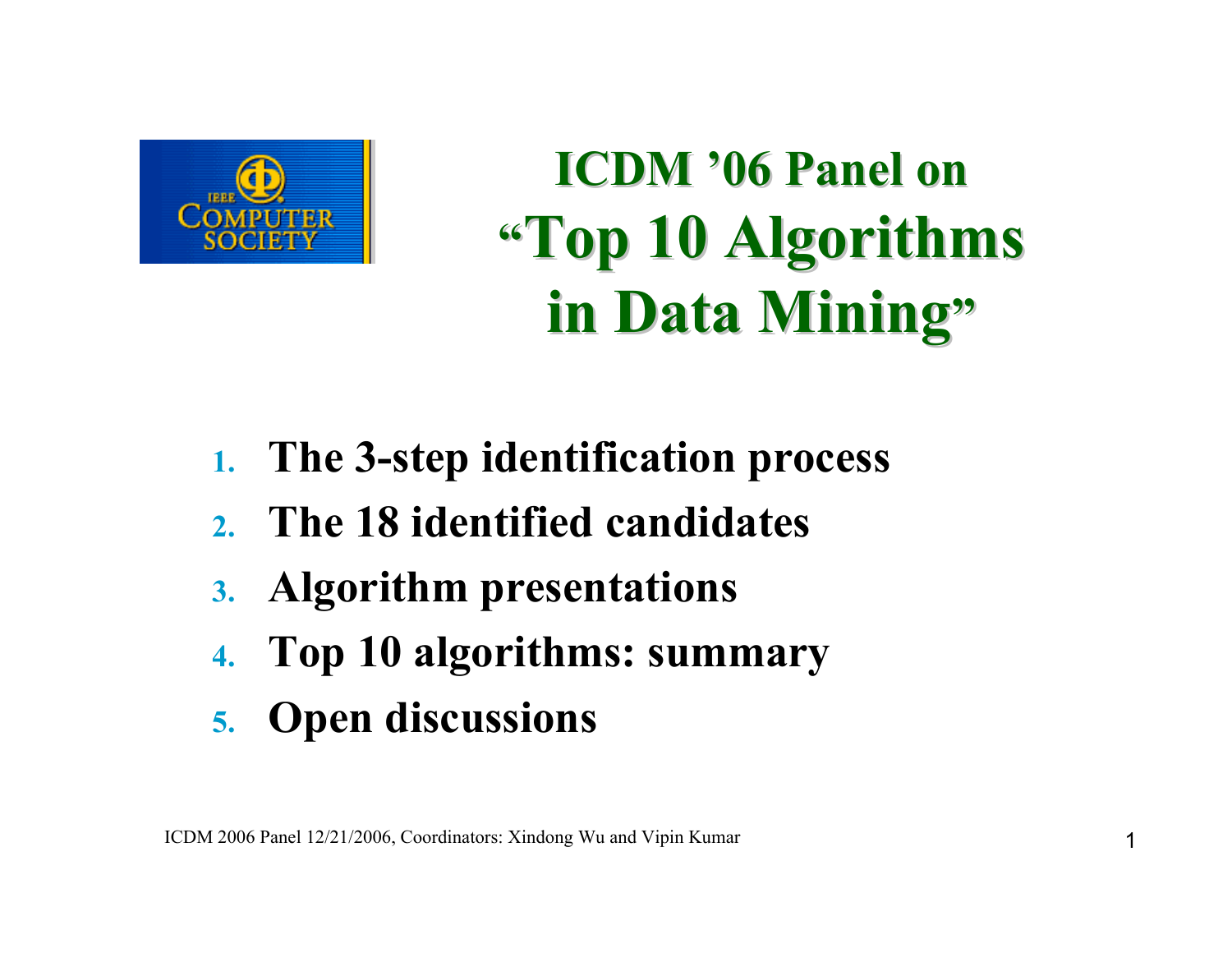

#### **The 3-Step Identification Process**

- **1. Nominations.** ACM KDD Innovation Award and IEEE ICDM Research Contributions Award winners were invited in September 2006 to each nominate up to 10 best-known algorithms.
	- All except one in this distinguished set of award winners responded.
	- $\blacksquare$  Each nomination was asked to come with the following information: (a) the algorithm name, (b) a brief justification, and (c) a representative publication reference.
	- Each nominated algorithm should have been widely cited and used by other researchers in the field, and the nominations from each nominator as a group should have a reasonable representation of the different areas in data mining.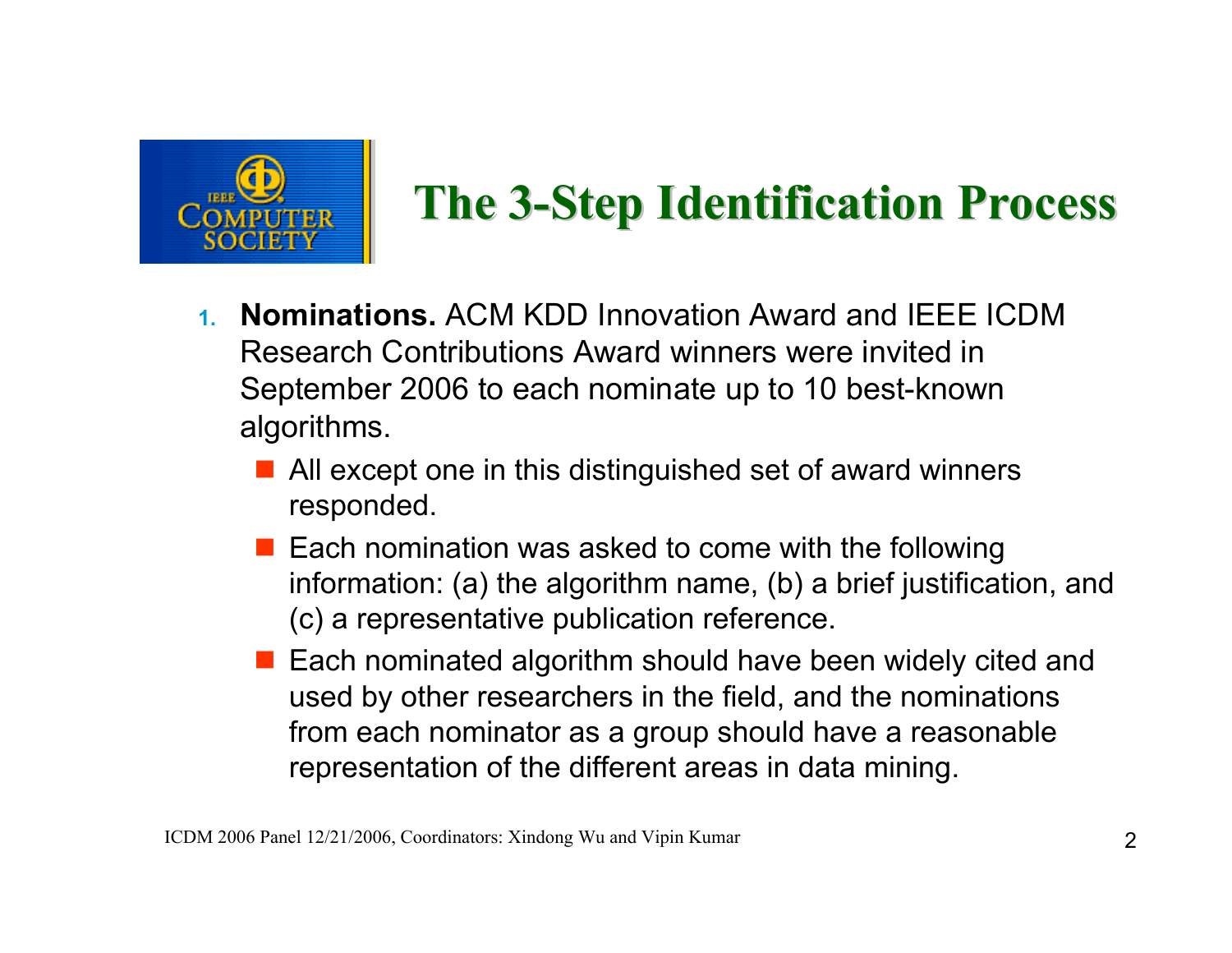

#### **The 3-Step Identification Process (2)**

- **2. Verification.** Each nomination was verified for its citations on Google Scholar in late October 2006, and those nominations that did not have at least 50 citations were removed.
	- 18 nominations survived and were then organized in 10 topics.
- **3. Voting** by the wider community.
	- (a) Program Committee members of KDD-06, ICDM '06, and SDM '06 and (b) ACM KDD Innovation Award and IEEE ICDM Research Contributions Award winners were invited to each vote for up to 10 well-known algorithms.
	- The top 10 algorithms are ranked by their number of votes, and when there is a tie, the alphabetic order is used.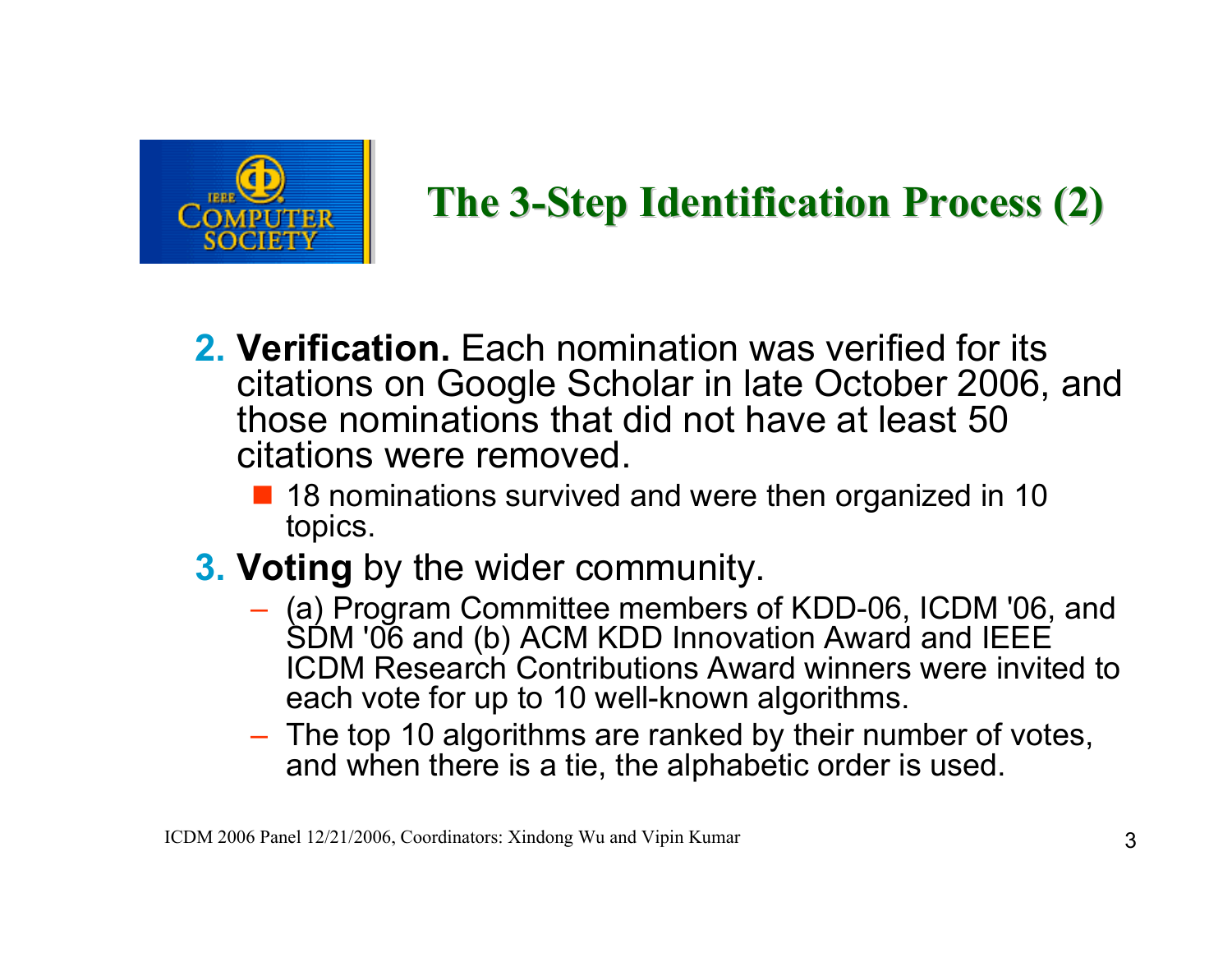



### **2. The 18 identified candidates**

- **3. Algorithm presentations**
- **4. Top 10 algorithms: summary**

### **5. Open discussions**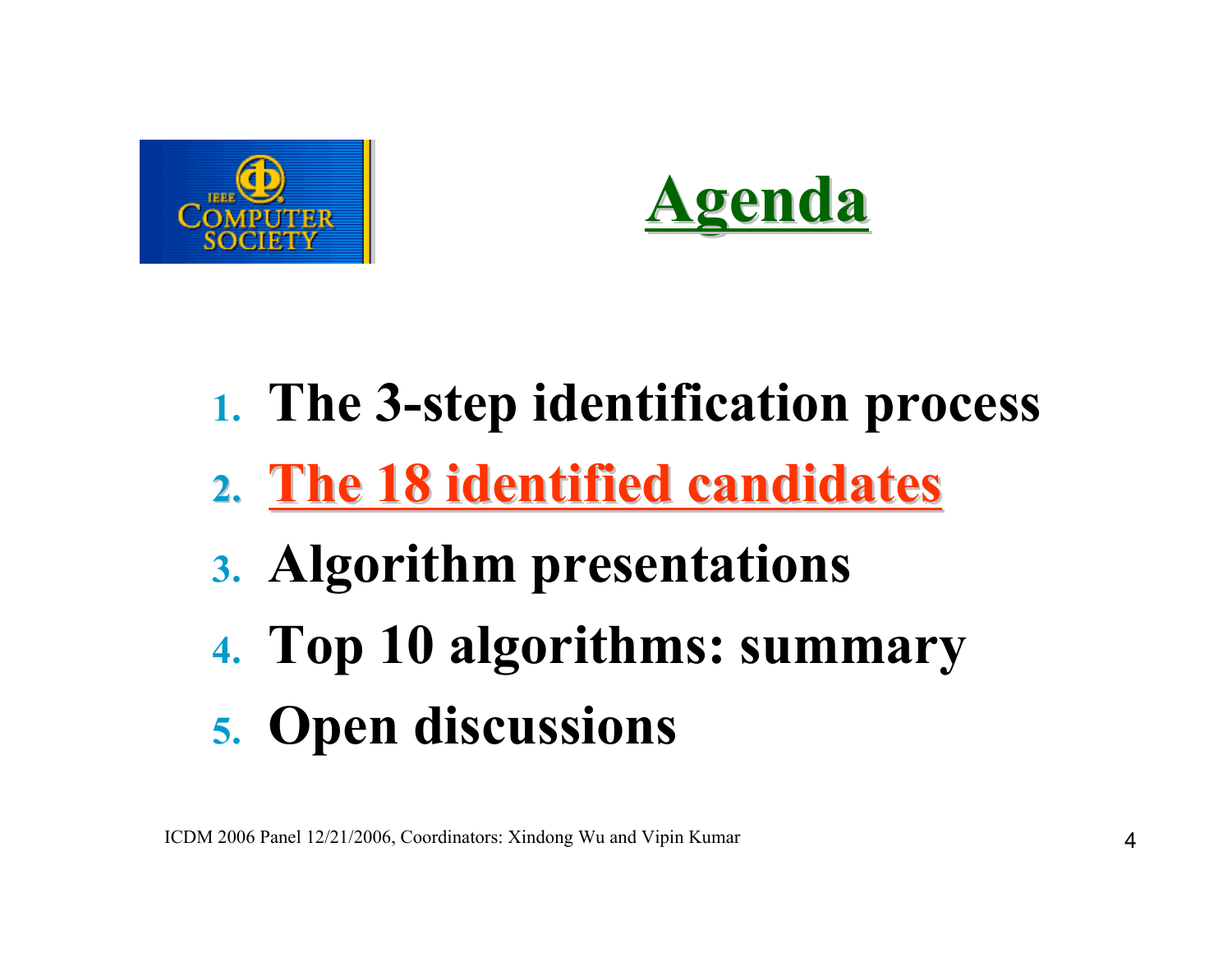

#### **The 18 Identified Candidates The 18 Identified Candidates**

- **COL**  Classification
	- #1. C4.5: Quinlan, J. R. 1993. C4.5: Programs for Machine Learning. Morgan Kaufmann Publishers Inc.
	- #2. CART: L. Breiman, J. Friedman, R. Olshen, and C. Stone. Classification and Regression Trees. Wadsworth, Belmont, CA, 1984.
	- #3. K Nearest Neighbours (kNN): Hastie, T. and Tibshirani, R. 1996. Discriminant Adaptive Nearest Neighbor Classification. IEEE Trans. Pattern Anal. Mach. Intell. (TPAMI). 18, 6 (Jun. 1996), 607-616.
	- #4. Naive Bayes Hand, D.J., Yu, K., 2001. Idiot's Bayes: Not So Stupid After All? Internat. Statist. Rev. 69, 385-398.
- **College**  Statistical Learning
	- #5. SVM: Vapnik, V. N. 1995. The Nature of Statistical Learning Theory. Springer-Verlag New York, Inc.
	- #6. EM: McLachlan, G. and Peel, D. (2000). Finite Mixture Models. J. Wiley, New York.
- **College**  Association Analysis
	- #7. Apriori: Rakesh Agrawal and Ramakrishnan Srikant. Fast Algorithms for Mining Association Rules. In VLDB '94.
	- – #8. FP-Tree: Han, J., Pei, J., and Yin, Y. 2000. Mining frequent patterns without candidate generation. In SIGMOD '00.
- **The State**  Link Mining
	- #9. PageRank: Brin, S. and Page, L. 1998. The anatomy of a large-scale hypertextual Web search engine. In WWW-7, 1998.
	- – #10. HITS: Kleinberg, J. M. 1998. Authoritative sources in a hyperlinked environment. In Proceedings of the Ninth Annual ACM-SIAM Symposium on Discrete Algorithms, 1998.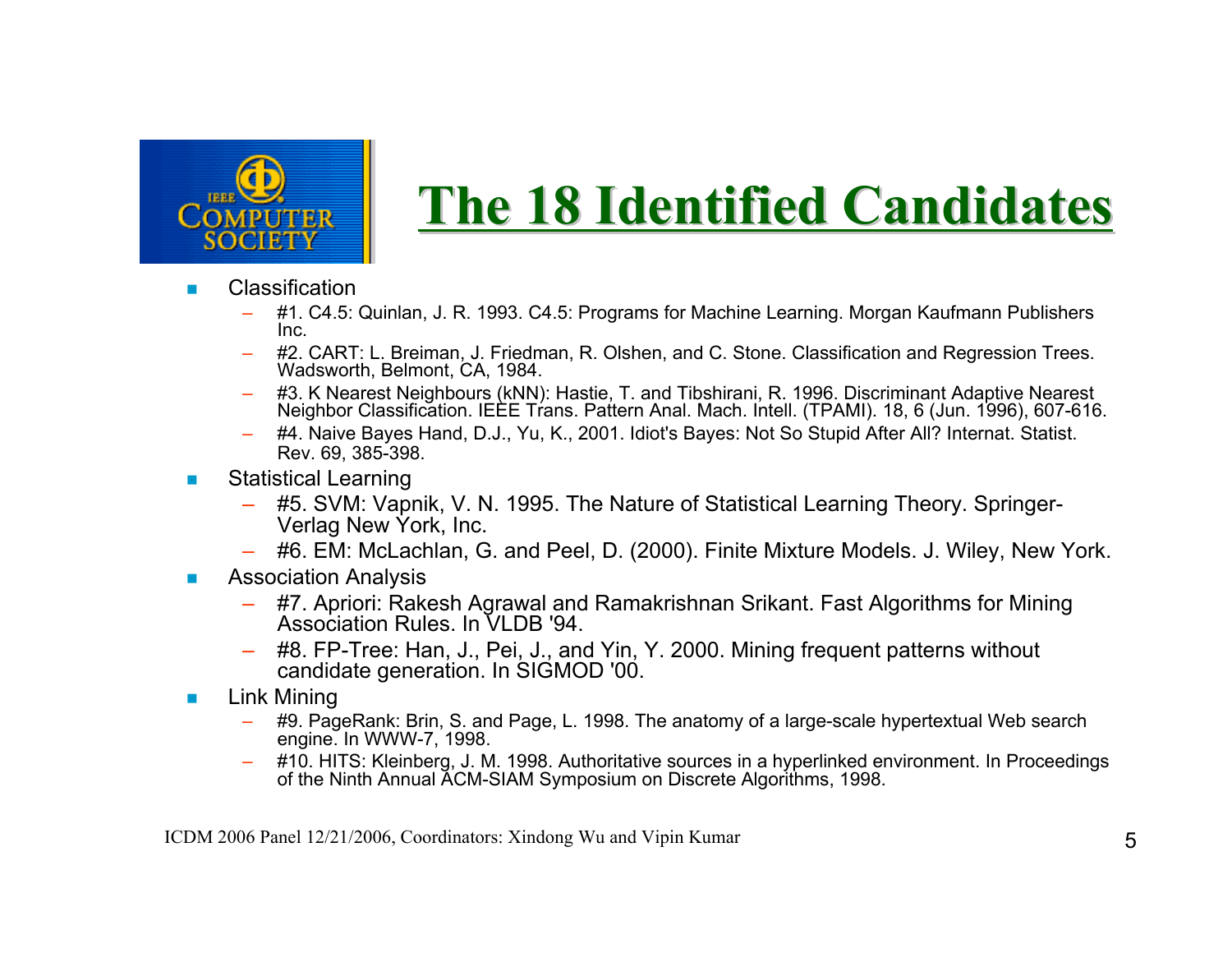

# **18 Candidates (2) 18 Candidates (2)**

- **The State Clustering** 
	- #11. K-Means: MacQueen, J. B., Some methods for classification and analysis of multivariate observations, in Proc. 5th Berkeley Symp. Mathematical Statistics and Probability, 1967.
	- #12. BIRCH Zhang, T., Ramakrishnan, R., and Livny, M. 1996. BIRCH: an efficient data clustering method for very large databases. In SIGMOD '96.
- **The State**  Bagging and Boosting
	- #13. AdaBoost: Freund, Y. and Schapire, R. E. 1997. A decision-theoretic generalization of on-line learning and an application to boosting. J. Comput. Syst. Sci. 55, 1 (Aug. 1997), 119-139.
- **The State**  Sequential Patterns
	- #14. GSP: Srikant, R. and Agrawal, R. 1996. Mining Sequential Patterns: Generalizations and Performance Improvements. In Proceedings of the 5th International Conference on Extending Database Technology, 1996.
	- – #15. PrefixSpan: J. Pei, J. Han, B. Mortazavi-Asl, H. Pinto, Q. Chen, U. Dayal and M-C. Hsu. PrefixSpan: Mining Sequential Patterns Efficiently by Prefix-Projected Pattern Growth. In ICDE '01.
- $\mathbf{r}$  Integrated Mining
	- #16. CBA: Liu, B., Hsu, W. and Ma, Y. M. Integrating classification and association rule mining. KDD-98.
- **The State**  Rough Sets
	- #17. Finding reduct: Zdzislaw Pawlak, Rough Sets: Theoretical Aspects of Reasoning about Data, Kluwer Academic Publishers, Norwell, MA, 1992
- **College**  Graph Mining
	- #18. gSpan: Yan, X. and Han, J. 2002. gSpan: Graph-Based Substructure Pattern Mining. In ICDM '02.

ICDM 2006 Panel 12/21/2006, Coordinators: Xindong Wu and Vipin Kumar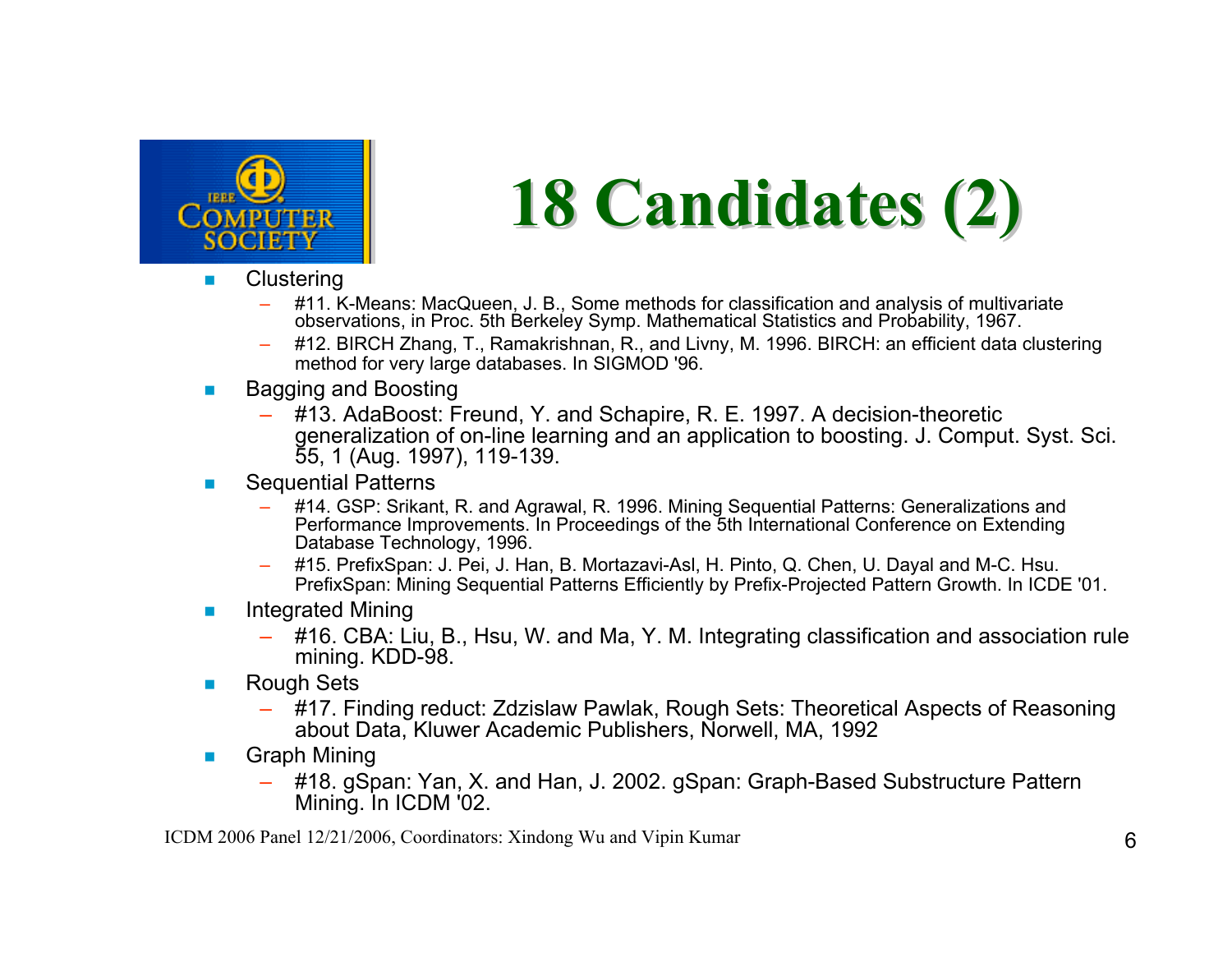



- **2. The 18 identified candidates**
- **3. Algorithm presentations Algorithm presentations**
- **4. Top 10 algorithms: summary**
- **5. Open discussions**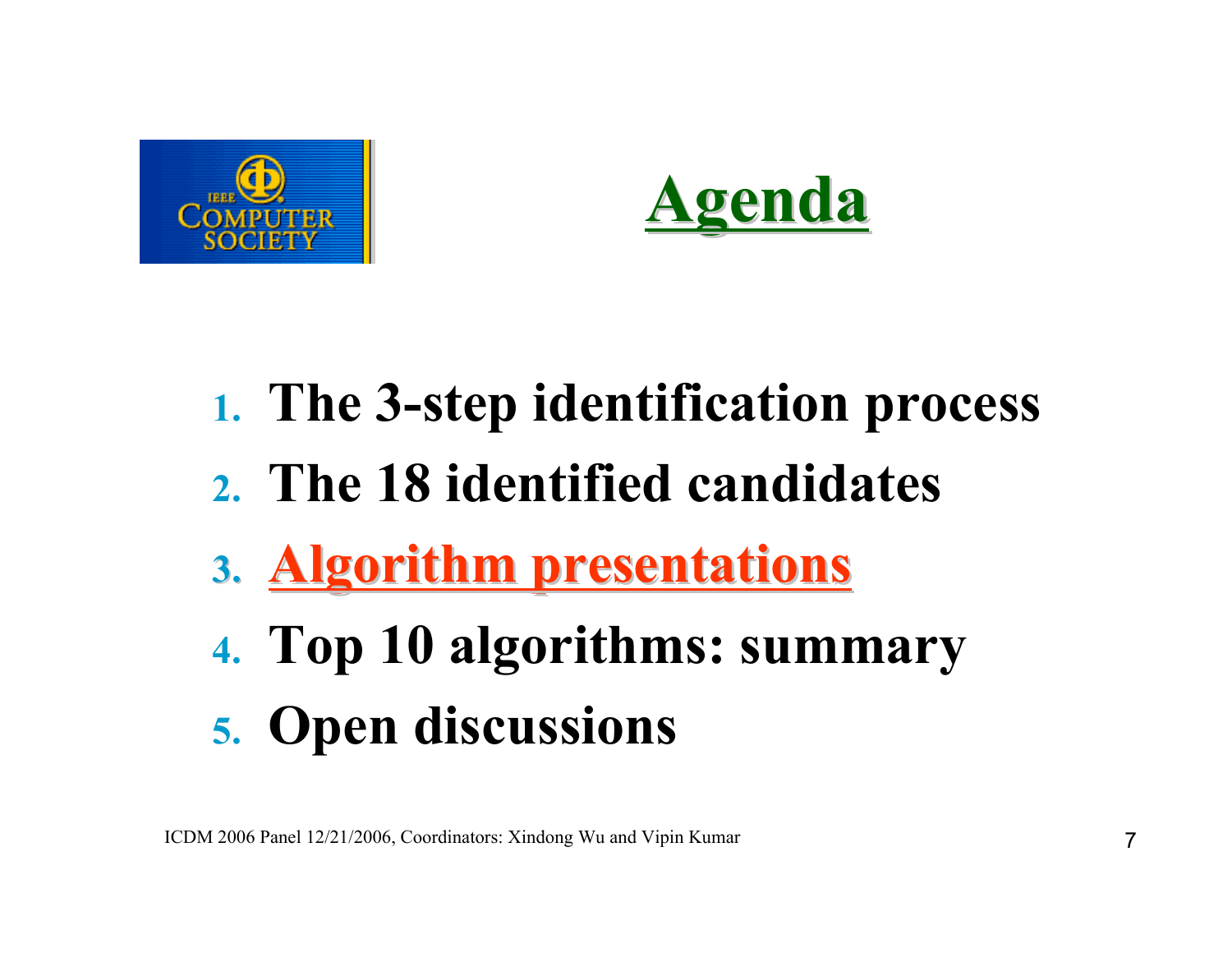

## **Algorithm Presentations Algorithm Presentations**

- Each algorithm presentation provides
	- a) a description of the algorithm,
	- b) the impact of the algorithm, and
	- c) current and further research on the algorithm
- П Each presenter will introduce himself
	- Is an experienced researcher with the algorithm
	- Uses the original authors' slides if available, with possible modifications
	- Provides his own insights on the identified algorithm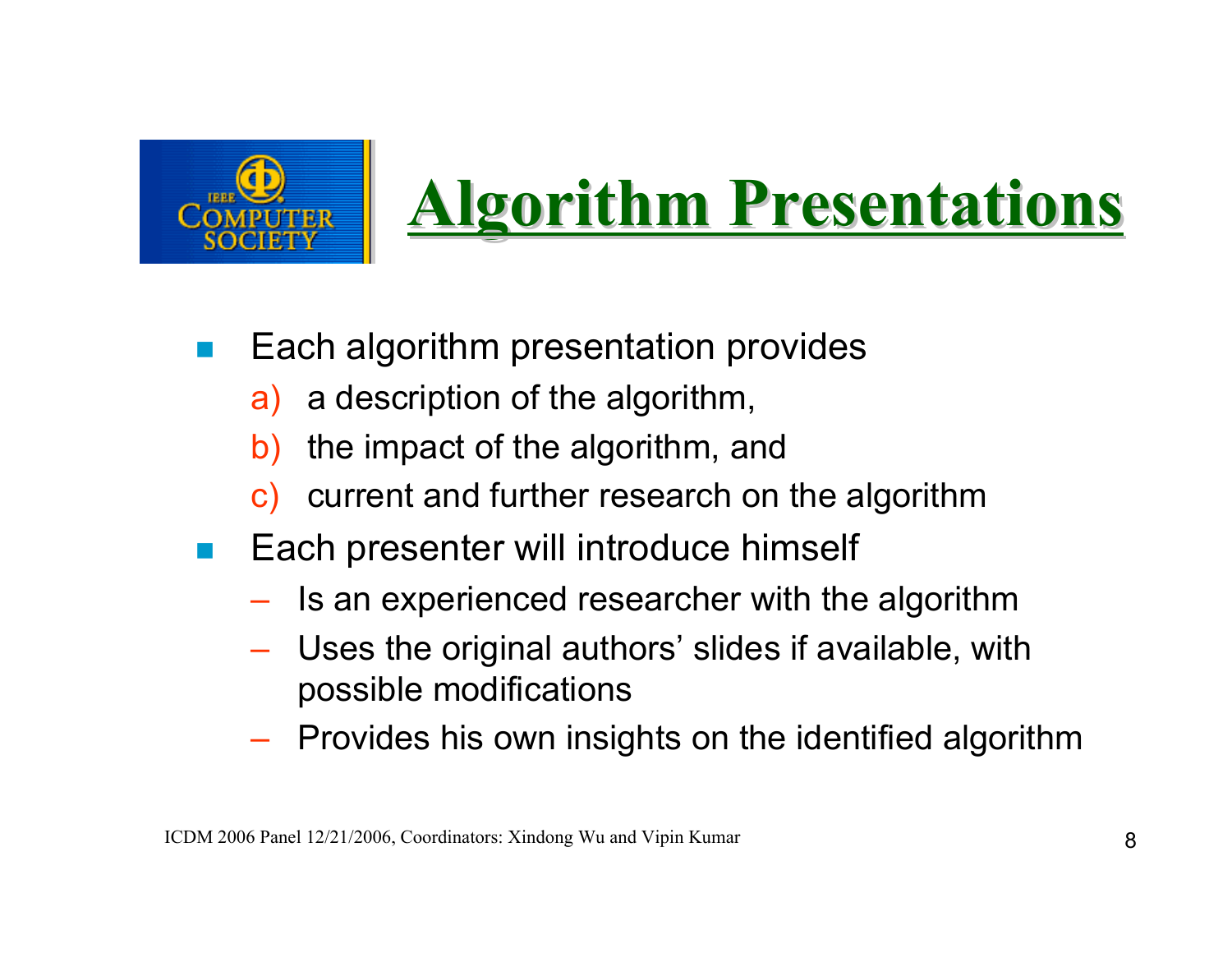



- **2. The 18 identified candidates**
- **3. Algorithm presentations**
- **4. Top 10 algorithms: summary Top 10 algorithms: summary**
- **5. Open discussions**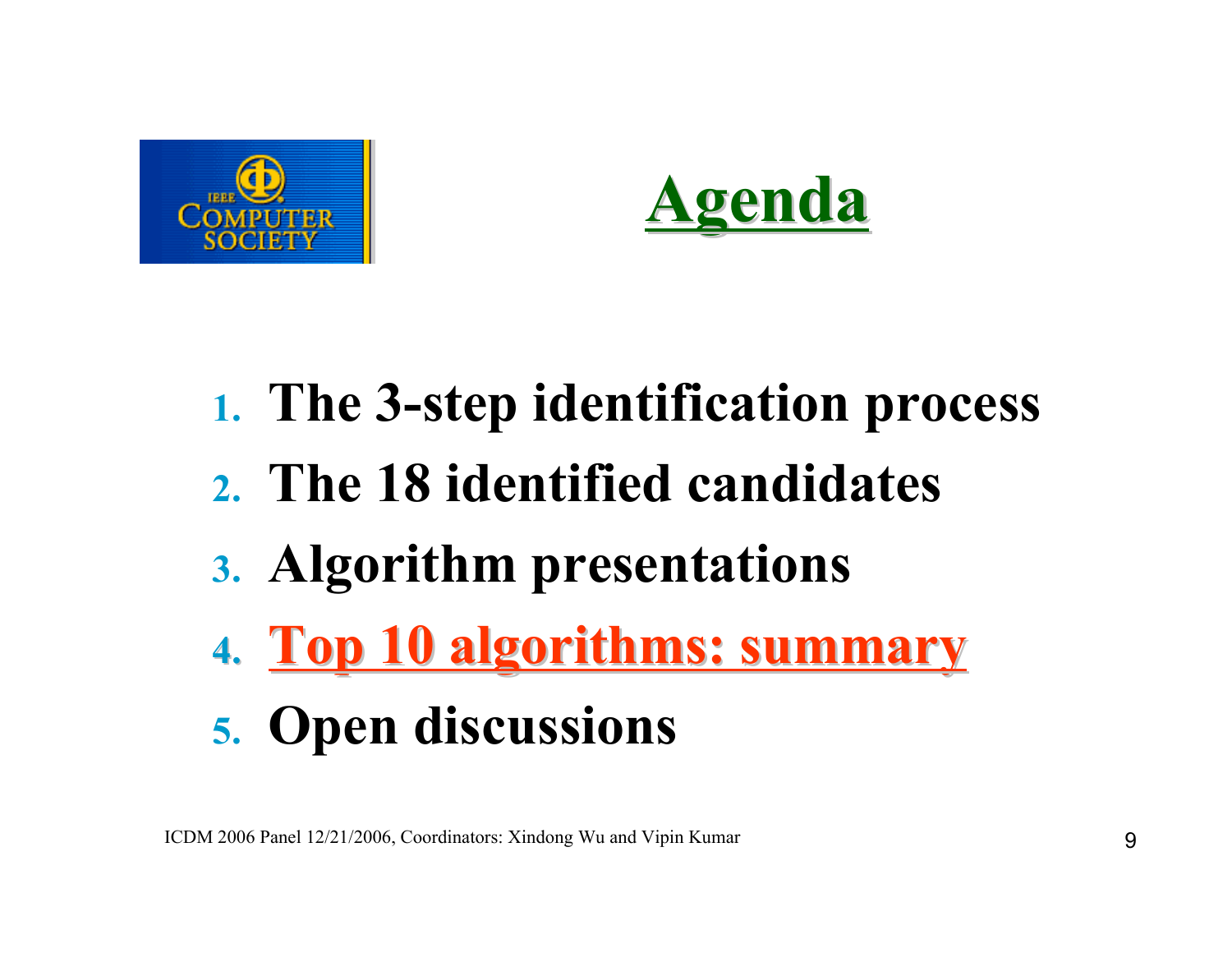

## **Top 10 Algorithms: Top 10 Algorithms: Summary Summary**

- $\mathbb{R}^2$ **#1: C4.5** (61 votes), presented by Hiroshi Motoda
- **#2: K-Means** (60 votes), presented by Joydeep Ghosh
- #3: SVM (58 votes), presented by Qiang Yang
- $\mathbb{R}^2$ **#4: Apriori** (52 votes), presented by Christos Faloutsos
- Г. **#5: EM** (48 votes), presented by Joydeep Ghosh
- $\mathbb{R}^n$  **#6: PageRank** (46 votes), presented by Christos Faloutsos
- **#7: AdaBoost** (45 votes), presented by Zhi-Hua Zhou
- **#7: kNN** (45 votes), presented by Vipin Kumar
- $\mathbb{R}^2$ **#7: Naive Bayes** (45 votes), presented by Qiang Yang
- Г. **#10: CART** (34 votes), presented by Dan Steinberg

ICDM 2006 Panel 12/21/2006, Coordinators: Xindong Wu and Vipin Kumar 10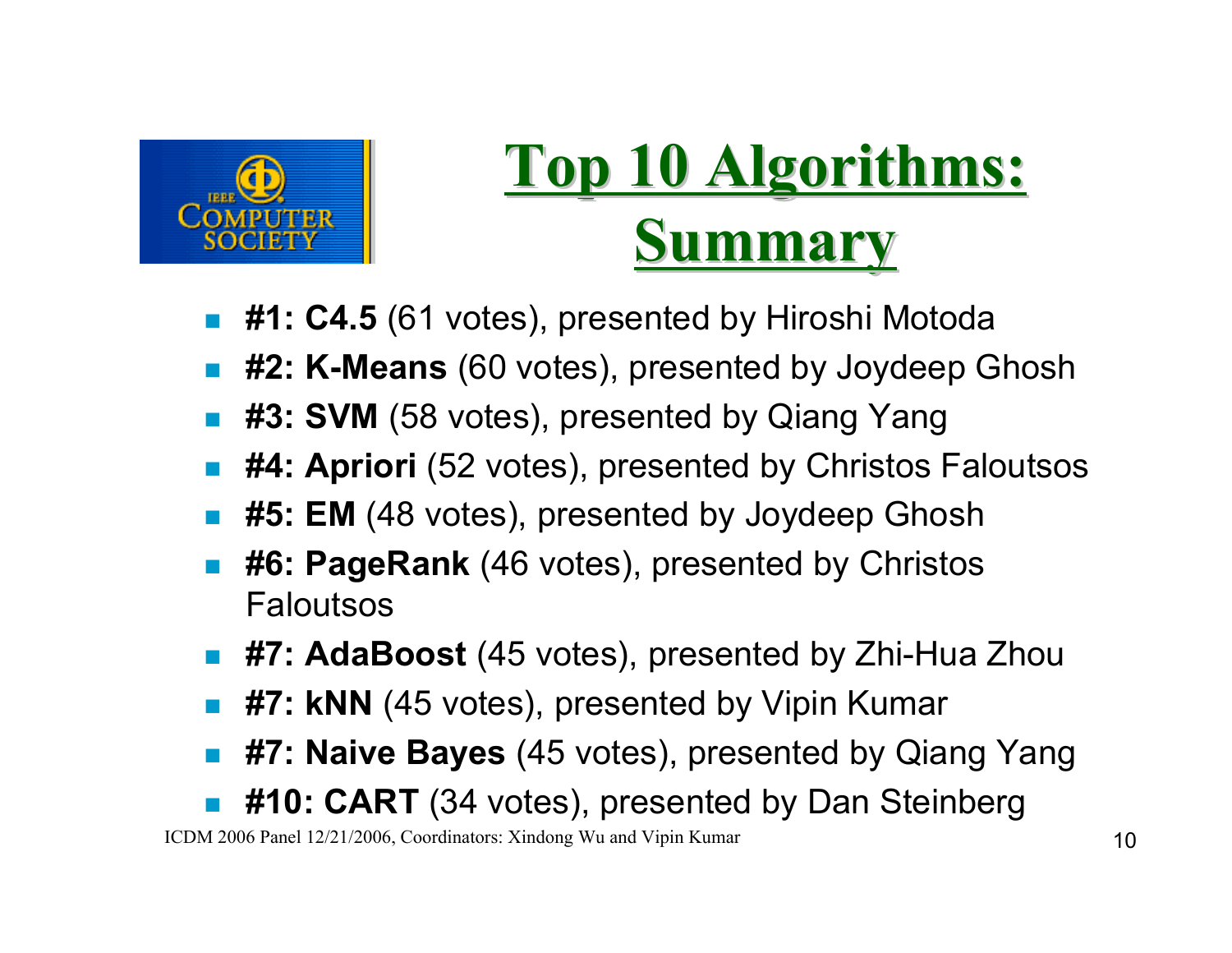



- **2. The 18 identified candidates**
- **3. Algorithm presentations**
- **4. Top 10 algorithms: summary**

### **5. Open discussions**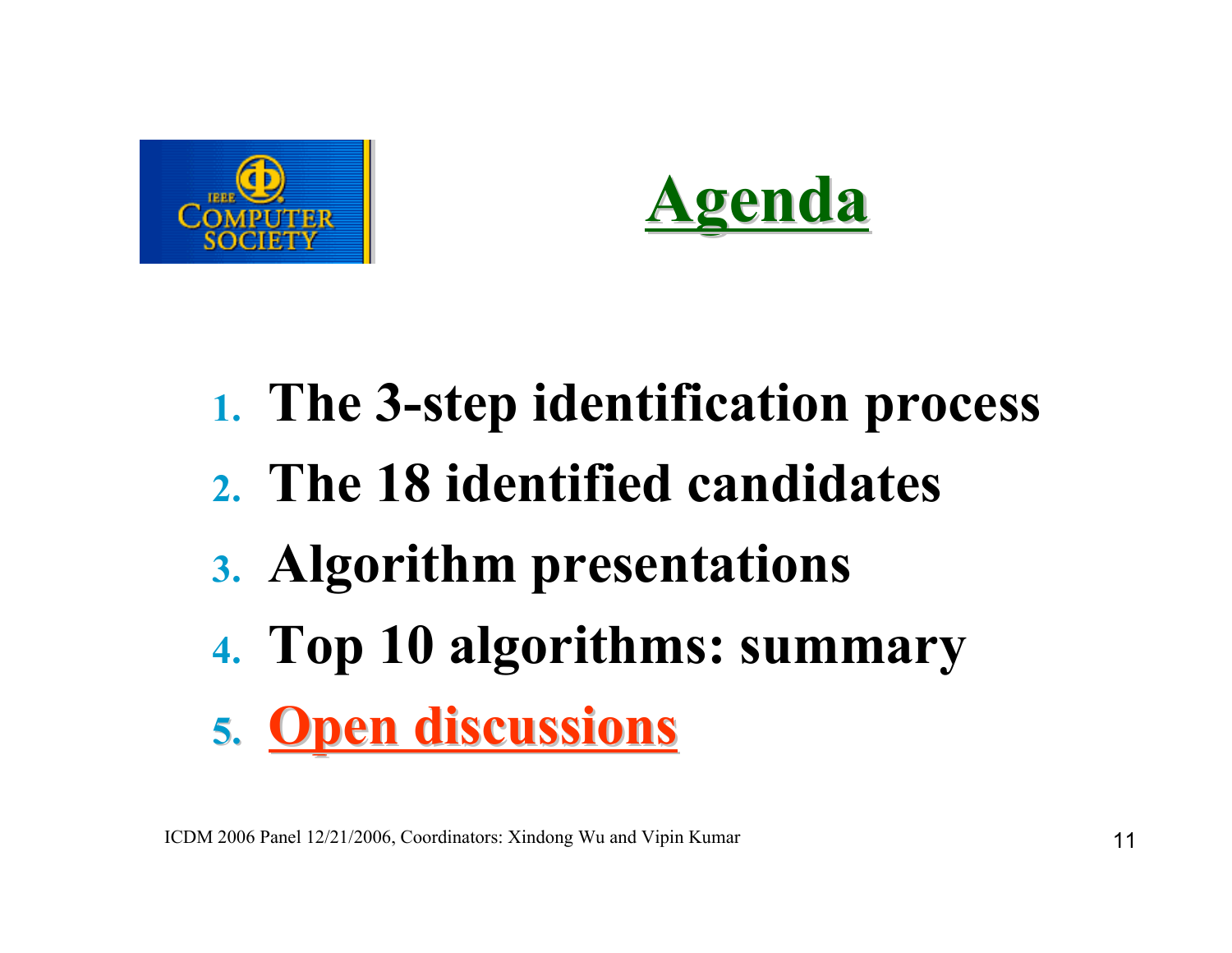

## **Open Discussions Open Discussions**

- A survey paper is being generated by the original authors and presenters.
- How to make a good use of these top 10 algorithms?
- Is there a need for generating a book out of them?
- Any particular questions on any of these 10 algorithms